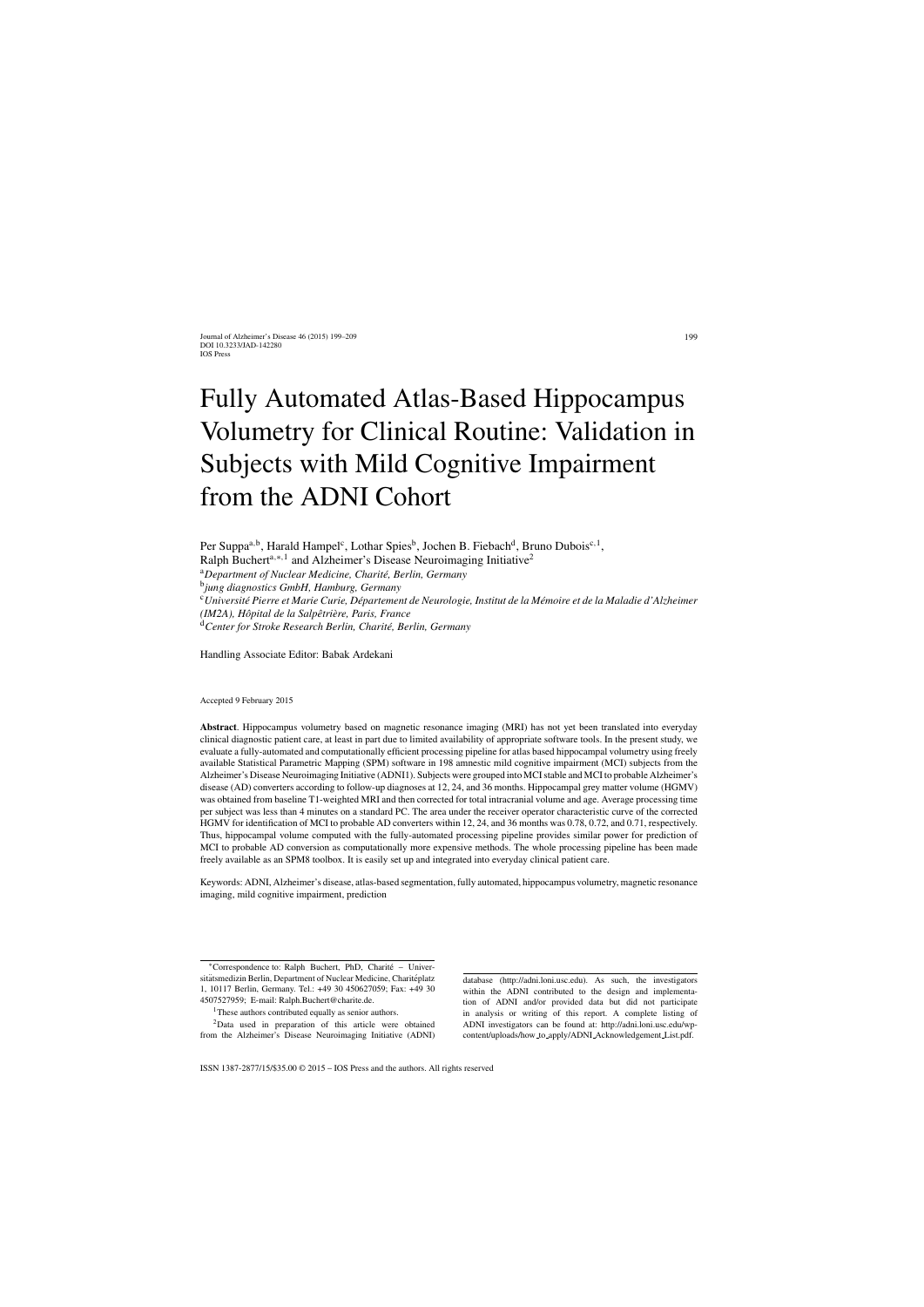# **INTRODUCTION**

The National Institute on Aging–Alzheimer's Association working group [1], the International Working Group [2–4], and the European Federation of the Neurological Societies [5] recommend the use of core feasible biomarkers such as magnetic resonance imaging (MRI)-based hippocampus volumetry to complement clinical criteria with evidence for underlying Alzheimer's disease (AD) pathology in order to improve the prognostic accuracy in amnestic mild cognitive impairment (MCI).

Fully automated tools allow user-independent determination of hippocampal grey matter volume (HGMV) and, therefore, eliminate the need for time consuming manual segmentation of the hippocampus by trained experts. There are various software tools for fully automated hippocampal volumetry available [6–9]. In a systematic comparison of these tools to support the qualification of HGMV as an imaging biomarker for enrichment of clinical trials in predementia stages of AD by the European Medicines Agency (EMA), all these tools provided about the same accuracy for prediction of probable AD in MCI subjects from the Alzheimer's Disease Neuroimaging Initiative (ADNI) [10]: the area under the receiver-operating characteristics curve for prediction of MCI-to-AD conversion within 2 years ranged from 0.73 to 0.76. A short description of the tools evaluated in this EMA qualification process is given in the Discussion section.

However, requirements for clinical routine differ from requirements for clinical trials: for automatic hippocampal volumetry to be useful also in busy everyday clinical routine, the computation needs to be fast, ideally uses only freely available software, is easy to set-up, and still provides similar prognostic value as the more sophisticated methods tested for the EMA qualification.

Statistical Parametric Mapping (SPM, Wellcome Trust Centre for Neuroimaging, London, UK) [11] is freely available, widely used, well documented open source and, therefore, is an ideal candidate tool kit for adoption in clinical practice and to support standardization [12]. Atlas-based hippocampal volumetry with SPM has been validated against manual tracing by clinical experts [6, 13]. However, a previous study of SPM5-based HGMV in ADNI-MCI subjects found inferior prediction accuracy compared to more sophisticated methods [14]. In the present study, we propose a novel SPM8 processing pipeline for hippocampal volumetry using tissue probability maps from elderly control subjects and evaluate it in ADNI-MCI subjects. This SPM processing pipeline, too, avoids computationally expensive steps in order to guarantee compatibility with the workflow both in busy in-patient memory clinics and primary care or specialist private practices with time restrictions and high patient throughput. Such a fast and easy-to-use method might reduce the barrier for the translation of hippocampal volumetry into everyday clinical routine. In order to support this, the software used in the present study (termed "HV") has been made freely available from the SPM homepage (<http://www.fil.ion.ucl.ac.uk/spm/ext/#HV>).

#### **MATERIAL AND METHODS**

### *ADNI subjects*

Data used in the preparation of this article were obtained from the Alzheimer's Disease Neuroimaging Initiative (ADNI) database [\(http://adni.loni.usc.edu\)](http://adni.loni.usc.edu). The ADNI was launched in 2003 by the National Institute on Aging (NIA), the National Institute of Biomedical Imaging and Bioengineering (NIBIB), the Food and Drug Administration (FDA), private pharmaceutical companies and non-profit organizations, as a \$60 million, 5-year public private partnership. The Principal Investigator of this initiative is Michael W. Weiner, MD, VA Medical Center and University of California – San Francisco. ADNI is the result of efforts of many coinvestigators from a broad range of academic institutions and private corporations, and subjects have been recruited from over 50 sites across the U.S. and Canada.

A total of 4,733 datasets from the ADNI1 database were identified and downloaded in January 2012 using the following search criteria in the ADNI/LONI search mask: Projects: ADNI, Modality: MRI, Series: MP\*AGE. Subjects were included if a 1.5 T MRI screening scan was available and if they were diagnosed as MCI at time of inclusion and had received follow-up diagnoses at 12, 24, and 36 months (ADNI-MCIs). ADNI-MCIs who were diagnosed as AD at a time-point during this period but later were reclassified to MCI were excluded. In total, 198 ADNI-MCIs were eligible: 103 ADNI-MCIs who had remained stable over 36 months and 95 ADNI-MCIs who had converted to AD within this time period. Thirty-two MCI-to-AD converters had converted at the 12 months follow-up examination, 43 subjects between the 12 and 24 months examinations, and 20 subjects had converted between the 24 and 36 months examinations.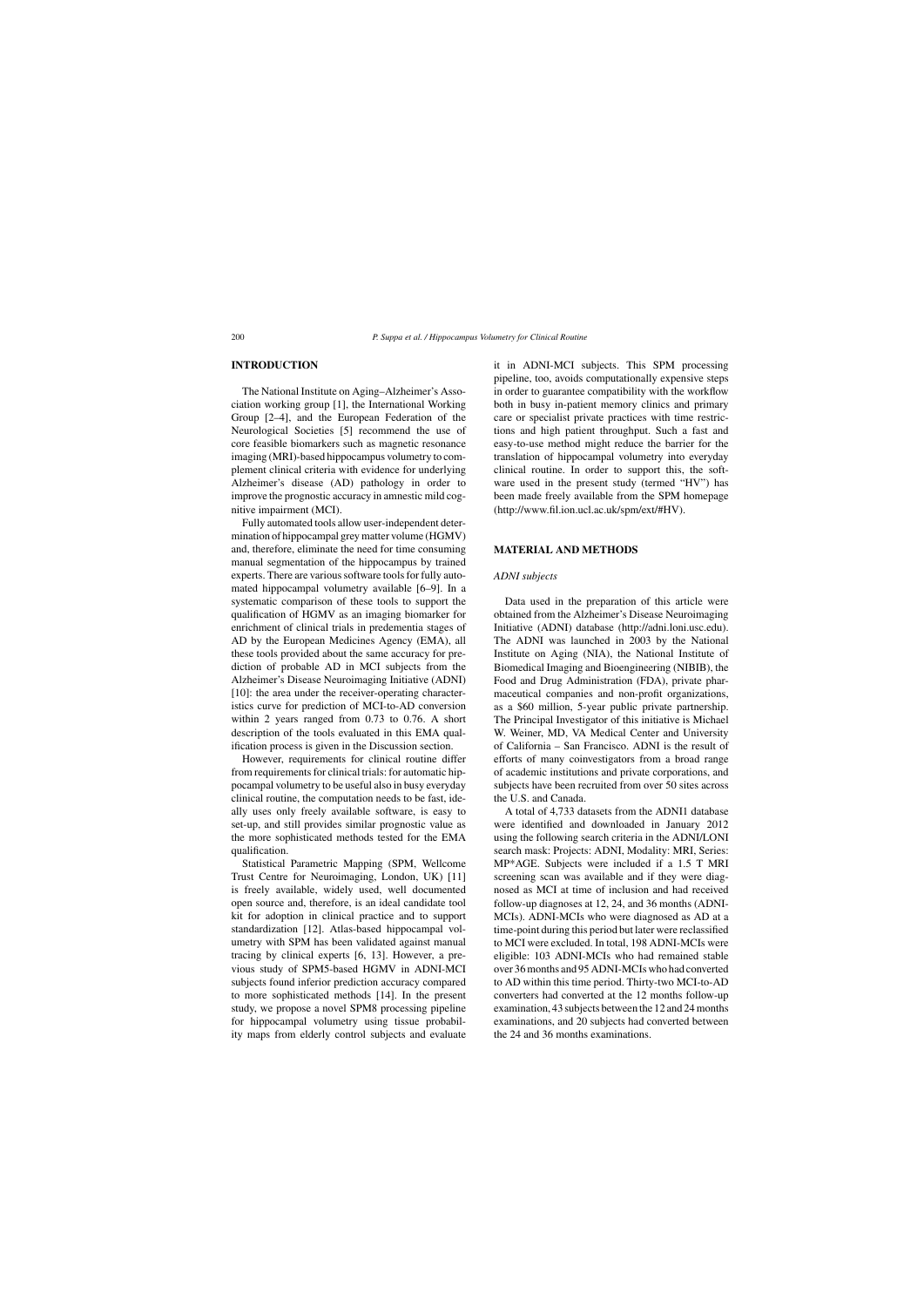As control group we included all subjects from ADNI1 for whom a 1.5 T MRI screening scan was available for download and who were documented as normal throughout a period of 36 months after baseline clinical examination. This resulted in the inclusion of 137 subjects. There were no further inclusion or exclusion criteria for the controls. There was no selection according to age or gender.

The MR acquisition protocol used in the ADNI subjects has been described in detail in [15]. In brief, MR imaging was performed on 1.5T GE, Philips, or Siemens systems using acquisition protocols that had been optimized to harmonize image characteristics across different platforms. High resolution T1-weighted MRI scans were collected using a sagittal 3-dimensional magnetization prepared rapid gradient echo (3D-MPRAGE) sequence with an approximate TR = 2400 ms, minimum full TE, approximate TI = 1000 ms, and approximate flip angle of  $8°$  (scan parameters varied between sites, scanner platforms, and software versions). Scans were collected with a 24 cm field-of-view and an acquisition matrix of  $192 \times 192 \times 166$  (x, y, z dimensions), to yield a standard voxel size of  $1.25 \times 1.25 \times 1.2$  mm<sup>3</sup>. Images were then reconstructed to give a  $256 \times 256 \times 166$  matrix and voxel size of approximately  $1 \times 1 \times 1.2$  mm<sup>3</sup>.

Two 3D-MPRAGE scans had been acquired in the same imaging session (back-to-back scans). We consistently selected the first scan to mimic clinical routine in which there is usually only a single scan available. All images were downloaded as "unpreprocessed" (no gradwarp, B1 non-uniformity or N3-N3 correction, see [http://adni.loni.usc.edu/methods/mri](http://adni.loni.usc.edu/methods/mri-analysis/mri-pre-processing/)analysis/mri-pre-processing/).

#### *Image preprocessing*

3D-MPRAGE images were first segmented (into tissue classes) and stereotactically normalized to a whole brain template using the unified segmentation engine of SPM8 (Wellcome Trust Centre for Neuroimaging, London, UK) which combines both processes in a single step. Correction for signal non-uniformity was also included [16]. The unified segmentation engine is guided by tissue probability maps (TPMs) for grey matter (GM), white matter (WM), and cerebrospinal fluid (CSF). TPMs provided by SPM8 are based on scans acquired from healthy young adults. Since the ADNI-MCI population is significantly older, SPM's default TPMs and default whole brain template were replacedbyfreelyavailableTPMsandafreelyavailable whole brain template which both had been generated from a population of 662 healthy elderly subjects aged between 63 and 75 years [17]. These TPMs feature a voxel resolution of  $1 \times 1 \times 1$  mm<sup>3</sup> while SPM's default TPMs are  $2 \times 2 \times 2$  mm<sup>3</sup>. Default settings of the segmentation engine were used as described in [18]. Modulation of stereotactically normalized component images for correction of warping-associated volume changes was performed using the determinant of the Jacobian of the transformation field.

### *Hippocampal volumetry*

The unified segmentation engine of SPM8 provides separate component images for GM, WM, and CSF, all in the template space. HGMV was determined by multiplying the normalized and modulated GM component image with a predefined binary mask for both hippocampi from a freely available toolbox [19], i.e., HGMV was obtained by summing the modulated GM intensity over all voxels within the hippocampus mask. This mask comprises cornus ammonis, fascia dentate, and subiculum substructures as defined by Amunts and coworkers [20]. The binary mask features an isotropic resolution of 1 mm matching the resolution of the component images. Total GM volume (GMV), total WM volume (WMV), and total CSF volume (CSFV) were calculated by summing up the voxel intensities of the normalized and modulated component images of the corresponding tissue class. Total intracranial volume (TIV) was estimated as the sum of GMV, WMV, and CSFV.

We also evaluated the prognostic value of hippocampus white matter volume (HWMV) and hippocampus parenchymal volume (HPV). HWMV was obtained by applying the same hippocampus mask to the patient's modulated WM component image; HPV was computed as HPV = HGMV+HWMV.

#### *Correction for head size and age*

HGMV was corrected for TIV and age to reduce inter-subject variability of no interest [21]. For this purpose, first bilinear regression analysis was performed in the group of ADNI-normals (137 subjects) with HGMV as dependent variable and TIV and age as predictors. Then, HGMV of ADNI-MCIs was adjusted to mean age and mean TIV of ADNI-normals according to

$$
HGMV_{ad} = HGMV + a_{HGMV} (\langle TIV \rangle - TIV) + b_{HGMV} (\langle age \rangle - age)
$$
 (1)

where *TIV* and *age* represent TIV and age of the ADNI-MCI subject to be adjusted.  $a_{HGMV}$  and  $b_{HGMV}$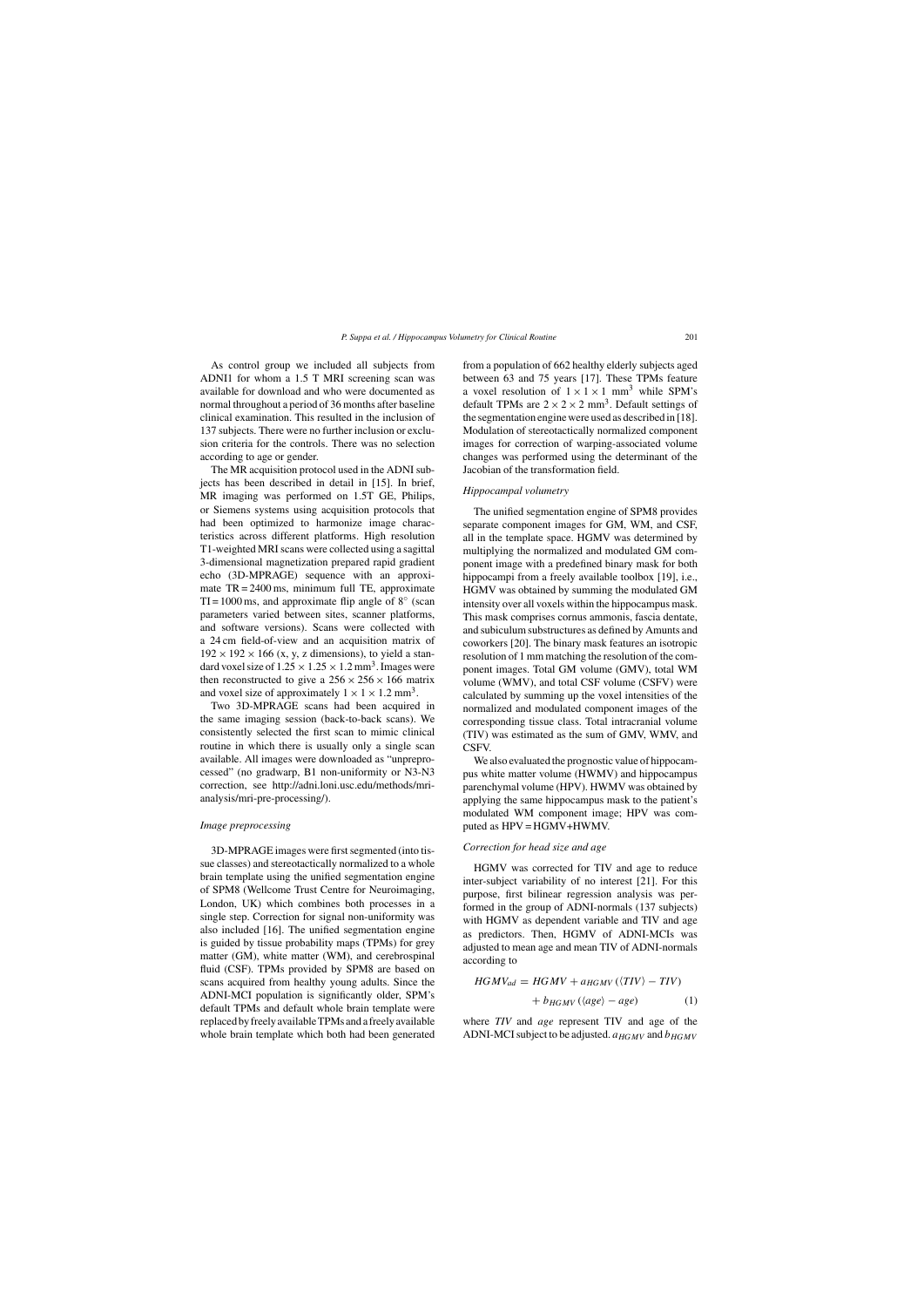are the regression coefficients from the bilinear fit to the ADNI-normals, and  $\langle age \rangle$  and  $\langle TIV \rangle$  denote mean age  $(= 75.7 \text{ years})$  and mean TIV  $(= 1450 \text{ ml})$ of ADNI-normals at baseline.

HWMV and HPV were corrected for TIV and age analogously.

# *Validation*

The fully-automated SPM8 pipeline was validated by head-to-head comparison with a semi-automated method (HV-SNT, Medtronic Surgical Navigation Technologies, Louisville, CO) which has been shown to provide excellent agreement with manual tracing of the hippocampus [22]. HV-SNT values were available for download from the ADNI homepage for 134 of the 198 ADNI-MCIs  $(n = 68$  stable MCI). HV-SNT values were corrected for age and TIV using equation 1 with the exact same regression coefficients as for correction of SPM8-HGMV values.

#### *Statistical analysis*

Comparison of more than two groups with respect to age, TIV, and Mini-Mental State Examination (MMSE) score was performed by ANOVA. In case of a significant effect, *post-hoc* tests between pairs of groups were performed using the homoscedastic or heteroscedastic unpaired two-sample *t*-test depending on the result of Levene's test for equality of variance.

The power of HGMVad for differentiation between MCI stables and MCI converters was assessed by receiver operating characteristic (ROC) analyses using the open source R package pROC [23]. The area (AUC) under the ROC curve was used as performance measure. Cut-off values on HGMVad for the determination of accuracy, sensitivity, specificity, and prognostic values were determined by maximizing the Youden index  $J =$  sensitivity+specificity - 1 [24], which is symmetric in sensitivity and specificity and, therefore, imposes equal penalty on false positive and false negative classifications. The Youden index describes the vertical distance of the ROC curve from the line of chance (diagonal line). Thus, the criterion of maximum Youden index selects the point on the ROC curve with largest vertical distance to the line of chance as operating point.

MCI subjects with HGMVad less than the cut-off were predicted to convert to clinical AD, MCI subjects with HGMVad equal to or larger than the cut-off were predicted to remain stable. Although the maximum of the Youden index is a rather simple model, it might be

affected by statistical noise. Thus, overfitting cannot be ruled out so that estimates of diagnostic accuracy measures are most likely overly optimistic. In order to correct for overfitting, 100 repeats of 20-fold crossvalidation were performed. In detail, we randomly split the whole patient sample into 20 mutually exclusive equal-sized subsets, so-called 'folds' (the size can differ between folds by 1 patient). MCI stable subjects and MCI converters were randomized independently into the 20 folds so that the class proportion (stables versus converters) in each fold was about the same as in the whole patient sample. Empirically, this 'stratification' process reduces bias of cross-validation [25]. For the i-th fold, we determined the cut-off according to the Youden criterion from the ROC curve including all patients from the other 19 folds, and then applied this cut-off to the patients in the i-th fold, i.e., each patient in the i-th fold was categorized as true positive (TP), false positive (FP), true negative (TN), or false negative (FN). After this was performed for each of the 20 folds, accuracy, sensitivity, specificity, and predictive values were computed over all patients in the whole sample based on their categorization (as TP, FP, TN, or FN) using the standard formulas. Thus, one run of stratified 20-fold cross-validation provided one estimate for accuracy, sensitivity, specificity and the predictive values. Stratified 20-fold cross-validation was repeated 100 times (with independent randomization into folds), which is a standard approach to approximate 'complete' cross-validation, i.e., the average over all possible folds. Accuracy measures were averaged over the 100 repeats.

Estimating errors of accuracy estimates by variance across repeats of cross-validation is limited by the risk of duplicated training samples. We therefore used Equation (3) in [25] to estimate the 95% confidence interval of the accuracy measures.

# **RESULTS**

There was no difference between stable ADNI-MCIs and the three subgroups of ADNI-MCI converters (within 12, 24, 36 months) with respect to gender-controlled TIV  $(p=0.576)$  nor with respect to age  $(p = 0.818)$  (Table 1). The MMSE score at baseline was higher in the stable ADNI-MCIs than in each of the three subgroups of ADNI-MCI converters ( $p \le 0.039$ ). The converter subgroups did not differ with respect to MMSE at baseline.

Computation of HGMV and TIV from a MPRAGE data set took less than four minutes per subject on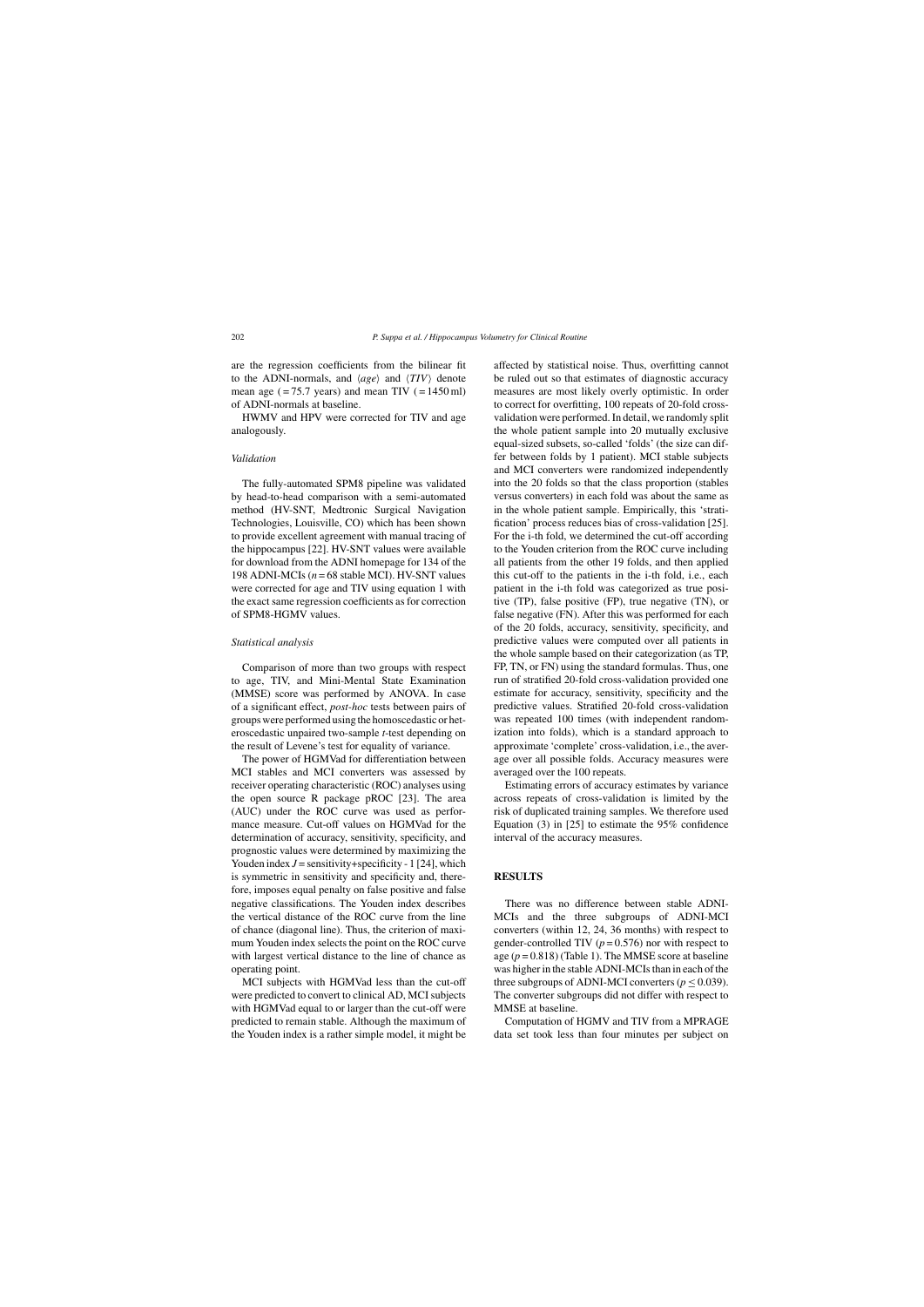Table 1

| Characteristics of ADNI-MCI subgroups and ADNI-normals at baseline |              |              |                |             |               |  |  |  |  |
|--------------------------------------------------------------------|--------------|--------------|----------------|-------------|---------------|--|--|--|--|
|                                                                    | Age          | <b>MMSE</b>  | TIV            | <b>HGMV</b> | <b>HGMVad</b> |  |  |  |  |
| MCI stable $(n = 103)$                                             | 75.20 (7.18) | 27.68(1.66)  | 1512.5 (171.7) | 8.24(1.08)  | 8.13 (0.98)   |  |  |  |  |
| MCI-to-AD converter within 12 months $(n=32)$                      | 74.66 (6.46) | 26.56(1.83)  | 1492.4 (173.2) | 7.29(0.99)  | 7.18(0.94)    |  |  |  |  |
| MCI-to-AD converter between 12 and 24 months $(n=43)$              | 74.18 (7.87) | 26.37(1.59)  | 1518.6 (217.2) | 7.69(1.22)  | 7.52(1.06)    |  |  |  |  |
| MCI-to-AD converter between 24 and 36 months $(n=20)$              | 75.76 (6.56) | 26.50(1.40)  | 1385.3 (151.3) | 7.58(0.92)  | 7.66(0.92)    |  |  |  |  |
| Normals $(n=137)$                                                  | 75.74 (5.24) | 29.18 (0.99) | 1450.0 (160.5) | 8.69(1.06)  | 8.69(0.99)    |  |  |  |  |

Given are mean value (standard deviation). MMSE, Mini-Mental State Examination; TIV, total intracranial volume; HGMV, hippocampal grey matter volume (ml); HGMVad, total hippocampal grey matter volume adjusted to mean age and mean TIV of ADNI-normals (ml).

an Intel Core 2 Duo CPU with 3.33 GHz and 8 GB RAM.

Bilinear regression of HGMV in the group of ADNInormals with TIV and age as predictors resulted in the following regression coefficients:  $a_{HGMV} = 0.0011$  and  $b_{HGMV}$  =  $-0.0609$  ml/year. These values were used in equation (1) to adjust HGMV for age and TIV (see subsection "Correction for head size and age").

There was a moderate to strong correlation of HGMVad between the fully-automated SPM8 pipeline and the semi-automated HV-SNT method (Pearson correlation coefficient =  $0.72$ ,  $p = 2.2$  e-16).

ROC curves for the SPM8-based HGMVad are shown in Fig. 1. Maximum AUC of 0.78 was achieved for identification of ADNI-MCIs who converted within 12 months. There was a trend to lower AUCs for detection of ADNI-MCIs who converted within 24 (AUC =  $0.72$ ) and 36 months (AUC =  $0.71$ ). Cross-validated cut-offs and corresponding accuracies, sensitivities, specificities, and predictive values are listed in Table 2. Hippocampus white matter volume (HWMVad) provided considerably smaller AUC for prediction of MCI-to-AD conversion (0.67, 0.62, and 0.59 for conversion within 12, 24, or 36 months, respectively), whereas the AUC for the hippocampus parenchymal volume (HPVad) was only slightly smaller (0.76, 0.70, and 0.68 for conversion within 12, 24, or 36 months, respectively).



Fig. 1. Receiver operating characteristic curve for the identification of ADNI-MCI subjects who converted to probable AD within 12 (continuous line), 24 (broken line) and 36 months (dotted line) by total hippocampal volume corrected for total intracranial volume and age (HGMVad). Area under the curve is 0.78, 0.72, and 0.71, respectively.

The semi-automatic HV-SNT method (with the same correction for TIV and age) provided only slightly higher AUCs (0.80, 0.72, and 0.73 for 12,

Table 2

Area (AUC) under the ROC curve, cut-off value on HGMVad determined by the maximum Youden index, and accuracy measures for prediction of ADNI-MCI to probable AD conversion within 12, 24 or 36 months by hippocampal grey matter volume (HGMVad) adjusted to mean age and mean TIV of ADNI-normals. All accuracy measures were cross-validated by 100 repeats of 20-fold cross-validation. 95% confidence intervals (CI) are given in brackets. The 95%-CI for the AUC was obtained as described in [43], the 95%-CIs for the accuracy measures were estimated according to [25]. The standard deviation of the cut-off is given in round brackets

| Interval [months] | AUC.            | Cut-off [ml] | Cross validated |                 |                 |                 |                 |  |
|-------------------|-----------------|--------------|-----------------|-----------------|-----------------|-----------------|-----------------|--|
|                   |                 |              | Accuracy        | Sensitivity     | Specificity     | <b>PPV</b>      | <b>NPV</b>      |  |
| 12                | 0.78            | 7.85         | 0.66            | 0.75            | 0.63            | 0.39            | 0.89            |  |
|                   | $[0.69 - 0.86]$ | (0.1)        | $[0.58 - 0.73]$ | $[0.67 - 0.82]$ | $[0.55 - 0.71]$ | $[0.31 - 0.47]$ | $[0.83 - 0.93]$ |  |
| 24                | 0.72            | 8.09         | 0.63            | 0.72            | 0.56            | 0.54            | 0.73            |  |
|                   | $[0.64 - 0.79]$ | (0.02)       | $[0.56 - 0.70]$ | $[0.65 - 0.78]$ | $[0.49 - 0.63]$ | $[0.47 - 0.61]$ | $[0.66 - 0.79]$ |  |
| 36                | 0.71            | 8.12         | 0.63            | 0.73            | 0.55            | 0.6             | 0.69            |  |
|                   | $[0.63 - 0.78]$ | (0.01)       | $[0.56 - 0.69]$ | $[0.66 - 0.79]$ | $[0.48 - 0.62]$ | $[0.53 - 0.67]$ | $[0.62 - 0.75]$ |  |

ml, milliliter; PPV, positive predictive value; NPV, negative predictive value.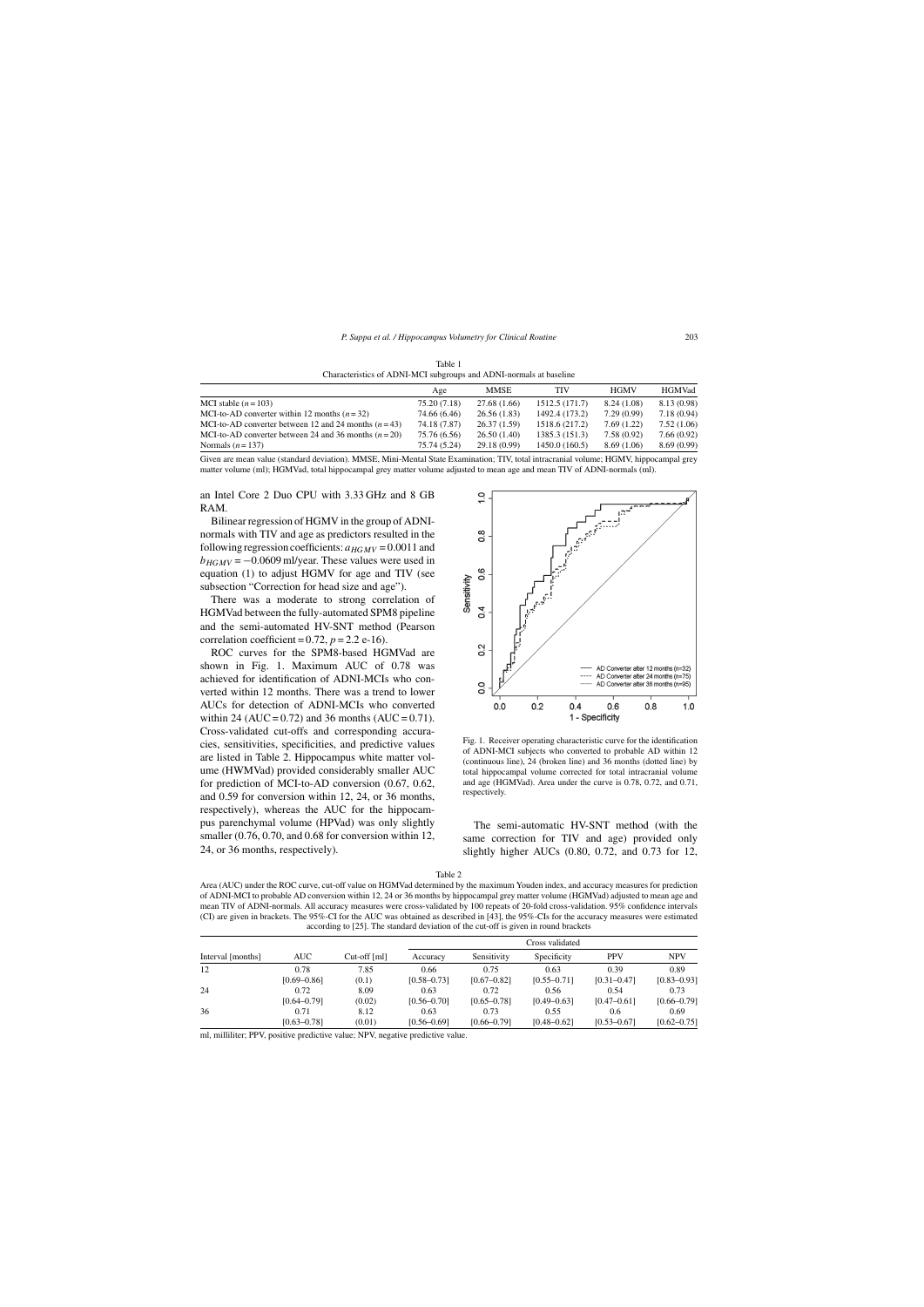24, and 36 months prediction). The difference in AUC between the HV-SNT method and the SPM8 processing pipeline was not significant statistically (two-tailed p according to [26] was 0.799, 1.000, and 0.726 for conversion within 12, 24, or 36 months, respectively).

# **DISCUSSION**

The aim of the present study was to make a software tool for fully automated hippocampus volumetry freely available that (i) provides high processing speed by avoiding computationally expensive steps in order to guarantee compatibility with the workflow in busy clinical routine patient care, and (ii) results in similar performance for prediction of MCI-to-AD conversion as the tools evaluated in the EMA qualification process of HGMV as an imaging biomarker for enrichment of clinical trials in predementia stages of AD [10], namely FreeSurfer [27], NeuroQuant [28, 29], Learning Embeddings for Atlas Propagation [9], and Hippocampus Multi-Atlas Propagation and Segmentation [8, 30].

In FreeSurfer the segmentation of brain structures including the hippocampus is based on a probabilistic atlas (created from a manually labelled training set) providing means and variances of the MRI intensities of the considered brain structures separately for each location and each tissue class [6]. In addition, Freesurfer uses information on local spatial relationships between brain structures (e.g., 'the hippocampus is posterior and inferior of the amygdala') which means that the probability of a voxel to belong to a given brain structure is computed not only from its MRI intensity and prior probabilities (specified in the probabilistic atlas) but also as a function of the structure label of neighboring voxels. This additional prior information is also generated from the manually labeled training set (using spatially varying and non-isotropic Markov random fields). Registration of the MRI of the individual subject with the atlas space is performed by a low-dimensional affine transformation (12 degrees of freedom).

NeuroQuant uses discrete cosine transform nonlinear registration to transform the MR image of an individual brain to a probabilistic atlas customized for labeling anatomy in elderly subjects [29]. The automated segmentation of brain structures is performed with a similar method as used by FreeSurfer [6] (see above).

Learning Embeddings for Atlas Propagation provides a set of 30 MR brain images of young healthy

subjects (median 30.5 y) in each of which a set of 83 anatomical structures including the hippocampi has been labelled manually [9]. These 30 atlases together with the MR image on an individual subject to be analyzed are embedded in a coordinate system in which the distance between two images is determined by their similarity (based on normalized mutual information) so that similar images are close to each other. Each one of the 30 atlases (or of a subset) is then propagated through the manifold defined by this coordinate system towards the individual MRI. This propagation is performed in several steps ('from neighbor to neighbor to neighbor  $\dots$  ') in order to avoid the need to estimate large deformations which most likely would be required for direct transformation of an atlas to the individual MRI. The rationale for this is that estimation of large deformations is particularly prone to errors. After all atlases have been propagated to the individual MRI, a probabilistic atlas is generated from the structure labels of the transformed atlases. This probabilistic segmentation is refined by using intensity information from the individual image [9].

Hippocampus Multi-Atlas Propagation and Segmentation starts with a hippocampal template library of manually segmented regions from 55 subjects, 36 clinically diagnosed probable AD patients, and 19 age-matched healthy controls [8, 30]. The individual subject's MR image is registered to the healthy control subject to which all of the template library scans had been registered. The registration is performed in two steps: non-linear brain-to-brain registration based on free form deformation [31] followed by linear hippocampus-to-hippocampus registration (6 degrees of freedom) to improve alignment of the hippocampi. After registration, an intensity threshold is applied to exclude white matter and CSF voxels. The resulting hippocampus image of the individual subject is compared to all hippocampi in the template library using cross-correlation. Finally, the hippocampus segmentations from the best 8 matches are combined using 'simultaneous truth and performance level estimation' with constraints on spatial smoothness [32].

The processing pipeline proposed in the present study is based on combined segmentation and nonlinear brain-to-brain registration of the MR image of the individual subject to a whole brain template using the unified segmentation engine of SPM8. Unified segmentation is guided by *a priori* tissue probability maps generated from a population of healthy elderly subjects [17]. After combined segmentation/registration, the grey matter volume of the hippocampus is obtained by applying a binary hippocampus mask predefined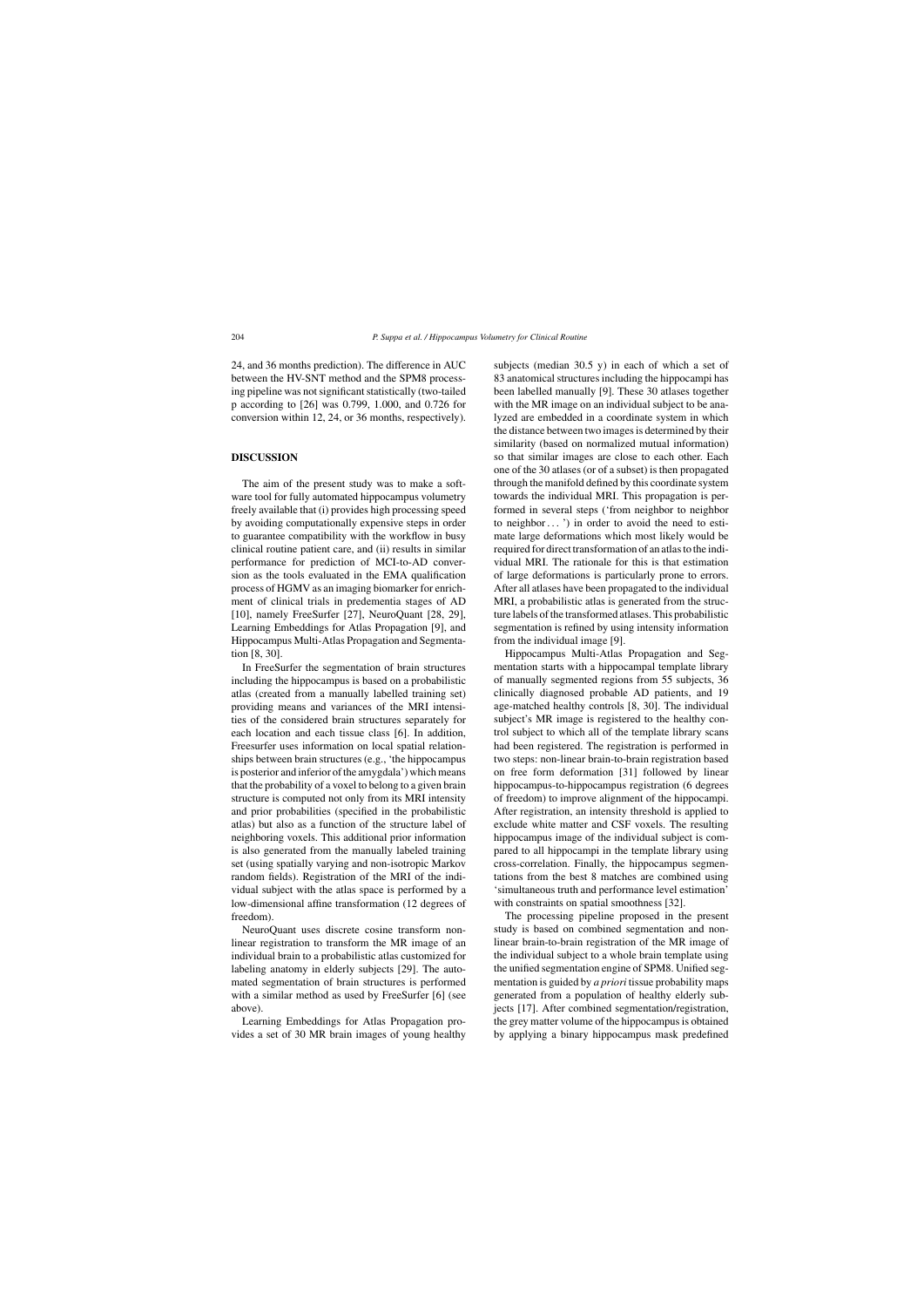in template space, i.e., by summing up all voxel intensities of the registered and modulated grey matter component image within the mask. The latter is clearly less sophisticated than the elaborated delineation methods implemented in the software tools evaluated by the EMA. However, the results of the present study demonstrate that the SPM8 processing pipeline provides similar performance for prediction of MCI-to-AD conversion as these methods. The pipeline avoids computationally expensive steps and, therefore, allows hippocampal volumetry to be performed within a few minutes. In addition, the pipeline is entirely built upon freely available software. Furthermore, the pipeline is easily adapted, for example by changing the template and the tissue probability maps (just a few files to be replaced) to optimize the processing for a specific patient group. It is also easily extended to estimate the volume of additional brain structures, simply by adding corresponding masks.

Clerx and coworkers, using Learning Embeddings for Atlas Propagation in MCI subjects from another multi-center trial than ADNI, found an AUC of 0.71 for prediction of conversion within 2 years [33]. The AUC for 2 years prediction provided by the novel SPM8 based processing pipeline was 0.72 in the present study (Table 2), and thus in very good agreement.

A similar, SPM5-based processing pipeline has previously been evaluated by Risacher and colleagues in ADNI-MCI subjects [14]. Using Cohen's effect size of the HGMV difference between MCI converters and MCI stables as performance measure, these authors found an effect size of about 0.4 (derived from Fig. 7 in [14]) for one-year prediction of MCI-to-AD conversion. For comparison, Cohen's effect size of the SPM8-based HGMV in the present study is 0.72 for one-year prediction, even larger than the effect size Risacher et al. reported for FreeSurfer-HGMV [14]. Improved performance of the novel SPM8-pipeline compared to the previously described SPM5-pipeline is mainly due to the use of the more appropriate *a priori* TPMs provided by Lemaitre and co-workers [17], which (i) have been generated from elderly, i.e., more age-matched subjects and (ii) feature  $1 \times 1 \times 1$ rather than  $2 \times 2 \times 2$  mm<sup>3</sup> voxel resolution. This was confirmed by the following experiments. For the first experiment we down-sampled brain template and tissue probability maps from the elderly subjects to  $2 \times 2 \times 2$  mm<sup>3</sup> voxel size. Apart from this, preprocessing of individual MRIs (both MCI subjects and ADNI-normals), hippocampal volumetry, correction for head size and age as well as ROC analysis were repeated as described in the methods section. The AUC

showed a slight degradation (0.76, 0.70, and 0.69 for conversion within 12, 24, or 36 months, respectively). In the second experiment we used the default SPM template and the default SPM TPMs. This resulted in substantial degradation of the AUCs (0.69, 0.67, and 0.67 for conversion within 12, 24, or 36 months, respectively). These results indicate that improved performance of the novel SPM8 processing pipeline compared to the SPM5 pipeline evaluated by Risacher and co-workers [14] is primarily due to the difference in the subject sample from which template and tissue probability maps have been generated: elderly controls appears more appropriate than young controls, most likely because they are better age-matched. The unified segmentation engine is the same in SPM5 and SPM8 [11].

In a previous study [34] we tested scaling of HGMV to the individual total GMV, i.e., the HGMV/GMV ratio, to reduce variability of HGMV associated with inter-subject variability of the head size. In this previous study the simple scaling approach had resulted in a slightly better diagnostic accuracy for the differentiation between an AD- and a non-AD-group than adjustment for age and TIV based on a bilinear fit in a control group  $(AUC = 0.88$  versus 0.86; see Table 2 in [34]). However, scaling to total GMV is limited in case of spatially more extended atrophy with substantial loss of GM outside of the hippocampus, since then scaling to total GMV counters the effect of AD on hippocampal volume. Thus, correction for TIV and age based on a bilinear fit in healthy controls might be more robust and, therefore, might be preferred in everyday patient care. This was the rationale for using this method in the present study. Nevertheless, we also performed scaling of the HGMV to the individual total GMV and found AUC and accuracy measures of the resulting HGMV/GMV ratio for the prognosis of MCI-to-AD conversion to be lower than the corresponding values for the HGMV adjusted for age and TIV (results not shown). This might be explained by the fact that the MRI data of the multi-centric ADNI have been acquired with a variety of different MR scanner types, in contrast to the monocentric MRI data analyzed in [34]. Multi-centric MRI acquisition causes additional variability in all volumetric measures including both GMV and TIV. However, Huppertz and coworkers, using an SPM5 processing pipeline, found inter-scanner variability (as measured by the coefficient of variation across multiple scanners) to be about 20% larger for GMV than for TIV [35]. The results of the present study now suggest that GMV and HGMV do not vary by the same amount in the same direction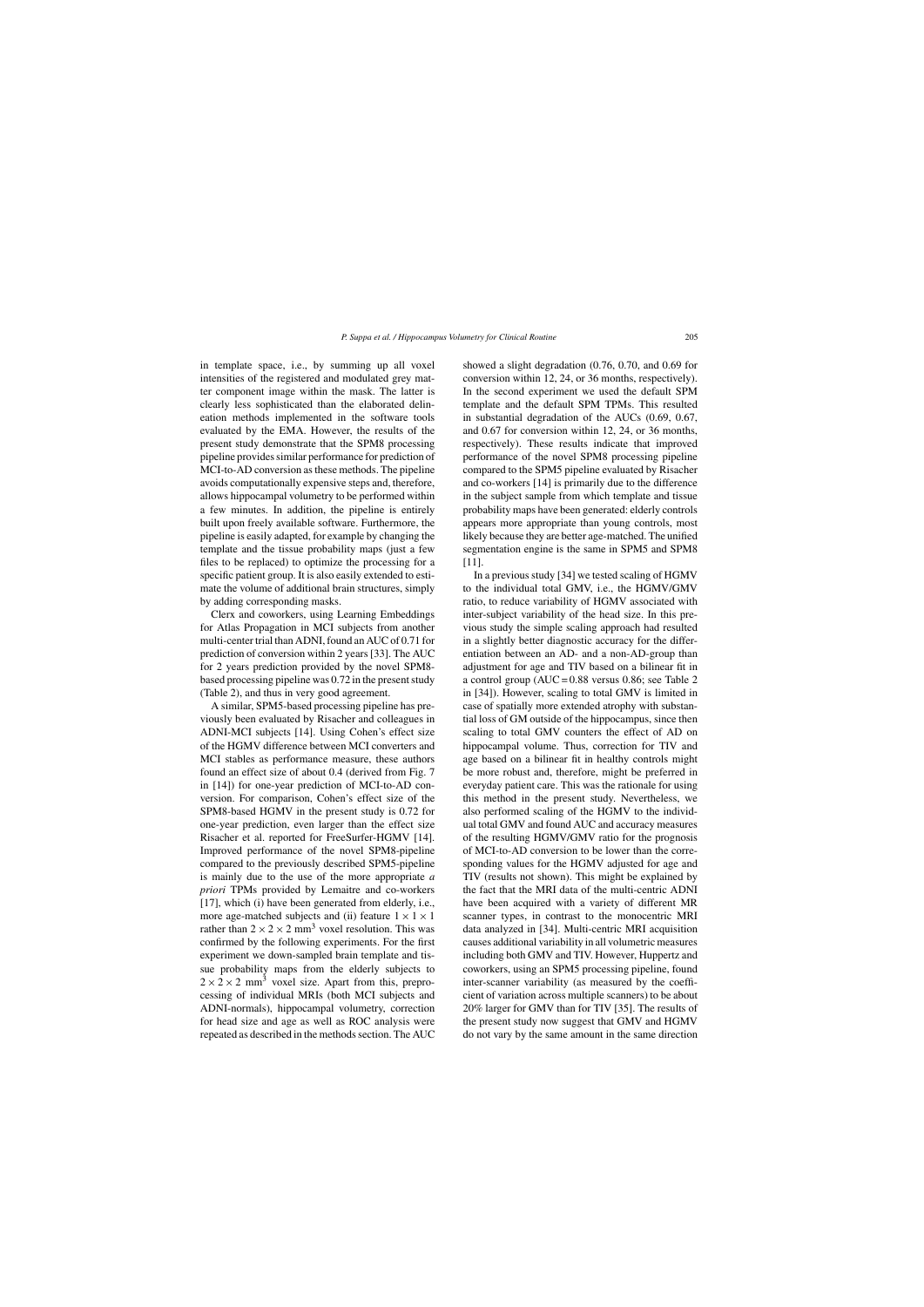between different scanners so that their inter-scanner variabilities do not cancel in the HGMV/GMV ratio. Thus, TIV might be more appropriate than GMV to correct hippocampus volume for head size in multicenter studies.

When comparing grey, white, and parenchymal hippocampus volume for prediction of MCI-to-AD conversion we found both hippocampus white matter volume (HWMVad) and hippocampus parenchymal volume (HPVad) to provide smaller AUC than hippocampus grey matter volume (HGMVad). This suggests that hippocampal volumetry in MCI subjects should be restricted to grey matter. However, the fact that the SPM8 pipeline easily allows determination of both grey and white matter volume of the hippocampus separately might be useful in other indications, for example in depression [36].

Observer input required to supervise the processing quality of the fully-automated SPM8 processing pipeline is restricted to visual inspection of coronal slices of the patient's grey matter probability map with the hippocampus masks overlaid as contours in order to detect failures of stereotactical normalization and/or grey matter segmentation. This display is automatically generated by the pipeline. However, there was no failure in any of the subjects (198 ADNI MCI subjects and 137 ADNI normals), although no subject of the ADNI cohort was excluded based on technical constraints such as poor MR image quality. This demonstrates the robustness of the method, which is an important prerequisite for use in everyday clinical routine.

As a limitation of the present study, it should be noted that hippocampus atrophy is by no means specific for AD, since many other diseases present with hippocampal atrophy, particularly when associated with episodic memory problems. For example, Möller and co-workers recently reported even more pronounced atrophy of the right hippocampus in patients with behavioral variant frontotemporal dementia (bvFTD) compared to patients with Alzheimer's disease matched for age, gender, and education, although MMSE was significantly higher in the bvFTD than in the AD group (mean MMSE =  $24$  versus 21) [37]. Abdulla and co-workers recently reported hippocampal volume loss and correlation with verbal memory performance in patients with amyotrophic lateral sclerosis [38]. Particularly relevant in this context might be 'hippocampal sclerosis of aging' which is increasingly recognized in recent years and probably indicates a separate disease process. It is a key AD mimic, i.e., the majority of patients with relatively pure 'hippocampal sclerosis of aging' is diagnosed clinically as having probable AD [39]. 'Hippocampal sclerosis of aging' is characterized by cell loss, gliosis, and atrophy in the hippocampus that is out of proportion to AD-specific neuropathology [39].

It should also be noted that the positive predictive values of the HGMV found in the present study were quite low: 0.39, 0.54, and 0.60 for MCI-to-AD conversion within 12, 24, and 36 months, respectively (Table 2). These values are clearly too low to encourage the use of hippocampus volumetry for prediction of MCI-to-AD conversion in individual patients in clinical patient care. In contrast, the negative predictive values were considerably higher: 0.89, 0.73, and 0.69 for conversion within 12, 24, and 36 months, respectively (Table 2). Thus, the primary benefit from hippocampal volumetry in clinical routine is expected to be the 'exclusion' of MCI-to-AD conversion in a significant fraction of patients, rather than its prediction. Considering the enormous mental stress caused by the suspicion of Alzheimer's disease to patients and their families, this is of high relevance.

Finally, it should be noted that the novel SPM8 processing pipeline overestimates the HGMV. Bilateral HGMV in the ADNI-normals was 8.69 ml (Table 1), which is considerably larger than actual HGMV in healthy elderly subjects [36, 40]. The reason for this overestimation is the following. There is some residual anatomical inter-subject variability after unified segmentation, more pronounced in case of strongly atrophic brains. This residual anatomical inter-subject variability cannot be taken into account when using a fixed predefined hippocampus mask for volumetry, but results in additional inter-subject variability of the HGMV estimates. The relative magnitude of the additional variability increases with decreasing size of the hippocampus mask. We therefore selected the rather large hippocampus mask provided by Eickhoff and coworkers [19]. This mask has been obtained by binarization of a probabilistic hippocampus template and, therefore, includes all voxels with non-vanishing probability of belonging to the hippocampus. This guarantees that the hippocampus is completely included within the mask in each individual subject despite the residual anatomical inter-subject variability after unified segmentation. As a consequence, the mask also includes neighboring non-hippocampal voxels of the medial temporal lobe and, therefore, results in overestimation of the hippocampus volume. However, despite this overestimation, the SPM8- HGMV values showed moderate to strong correlation with the results of the semi-automated HV-SNT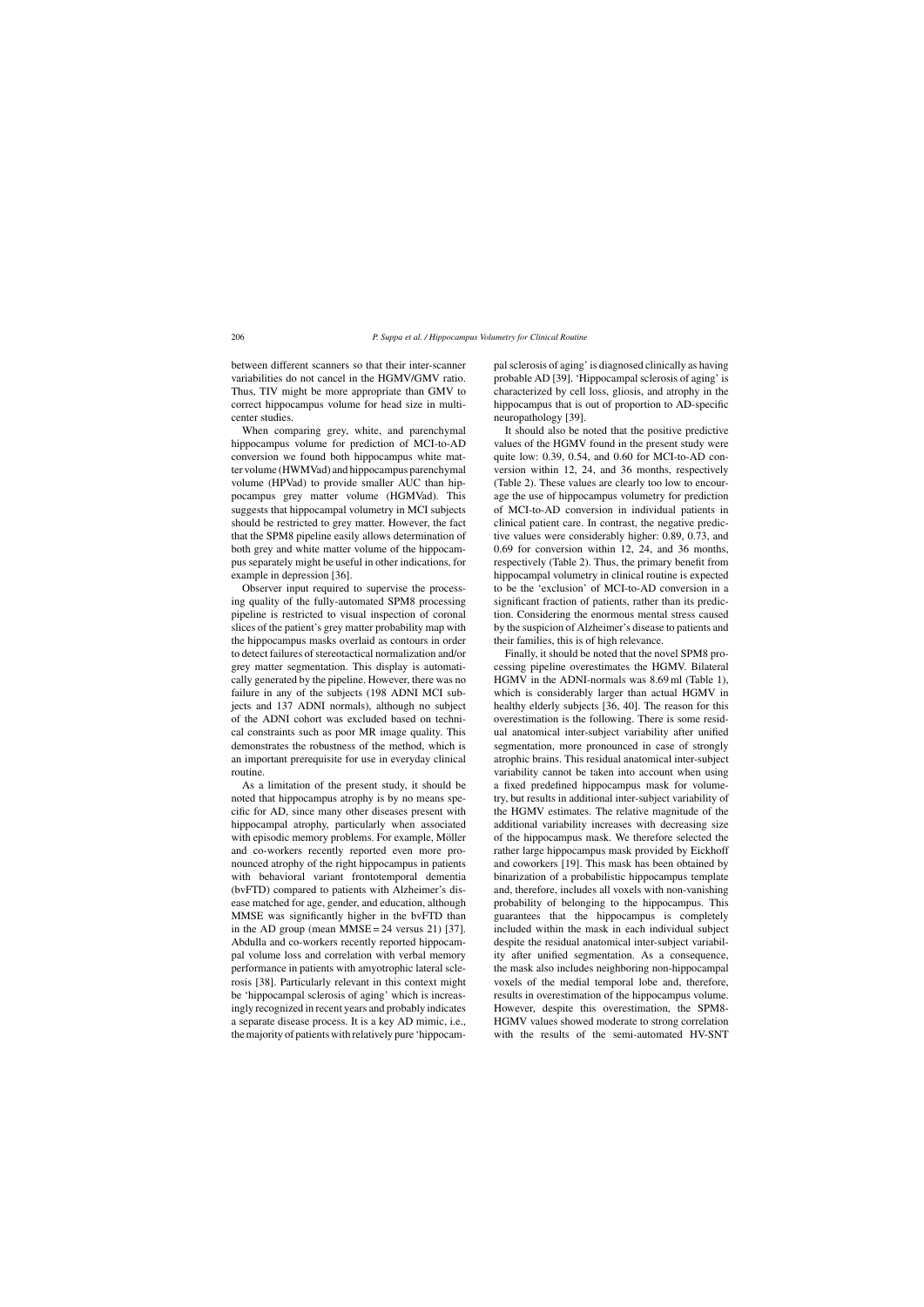(Pearson correlation coefficient  $= 0.72$ ), in good agreement with previous reports on the correlation between fully-automated versus manual segmentation of the hippocampus in ADNI subjects [41]. Furthermore, the AUC of the SPM8-HGMV for MCI-to-AD conversion within 2 years of 0.72 is in good agreement with the AUC values reported from the EMA qualification process which range between 0.60 and 0.77 (including results from both de novo analysis and literature review) [10]. This suggests that the method for the estimation of the hippocampus volume does not have a large impact on its prognostic value in MCI subjects. It also suggests that most accurate anatomical delineation of the hippocampus volume is not critical for its performance in this application scenario. This might be related to intrinsic limitations of the hippocampus volume as prognostic marker in MCI subjects, i.e., the existence of an upper threshold for its prognostic accuracy considerably below 100%, which also the most accurate volumetry cannot surpass. Improved prognostic value might be achieved by volumetry of hippocampal subfields [42]. However, whether the novel SPM8 processing pipeline might be extended to estimate grey matter volume in hippocampal subfields remains to be tested.

# **CONCLUSION**

The SPM8-based processing pipeline for fullyautomated hippocampal volumetry proposed in the present study provides similar performance for prediction of MCI-to-AD conversion as more complex tools. The processing pipeline builds entirely upon freely available software and operates in near real time (a few minutes per subject). This may facilitate integration of hippocampal volumetry into routine clinical diagnostic care of subjects presenting with cognitive impairment.

# **ACKNOWLEDGMENTS**

P.S., L.S., J.B.F., and R.B. were supported by the European Regional Development Fund of the European Union (reference 10153407, 10153462, 10153463). P.S. and L.S. are employees of jung diagnostics GmbH.

Data collection and sharing for this project was funded by the Alzheimer's Disease Neuroimaging Initiative (ADNI) (National Institutes of Health Grant U01 AG024904) and DOD ADNI (Department of Defense award number W81XWH-12-2-0012). ADNI is funded by the National Institute on Aging, the

National Institute of Biomedical Imaging and Bioengineering, and through generous contributions from the following: Alzheimer's Association; Alzheimer's Drug Discovery Foundation; Araclon Biotech; Bio-Clinica, Inc.; Biogen Idec Inc.; Bristol-Myers Squibb Company; Eisai Inc.; Elan Pharmaceuticals, Inc.; Eli Lilly and Company; EuroImmun; F. Hoffmann-La Roche Ltd and its affiliated company Genentech, Inc.; Fujirebio; GE Healthcare;; IXICO Ltd.; Janssen Alzheimer Immunotherapy Research & Development, LLC.; Johnson & Johnson Pharmaceutical Research & Development LLC.; Medpace, Inc.; Merck & Co., Inc.; Meso Scale Diagnostics, LLC.; NeuroRx Research; Neurotrack Technologies; Novartis Pharmaceuticals Corporation; Pfizer Inc.; Piramal Imaging; Servier; Synarc Inc.; and Takeda Pharmaceutical Company. The Canadian Institutes of Health Research is providing funds to support ADNI clinical sites in Canada. Private sector contributions are facilitated by the Foundation for the National Institutes of Health (<http://www.fnih.org>). The grantee organization is the Northern California Institute for Research and Education, and the study is coordinated by the Alzheimer's Disease Cooperative Study at the University of California, San Diego. ADNI data are disseminated by the Laboratory for Neuro Imaging at the University of Southern California.

Authors' disclosures available online [\(http://j](http://j-alz.com/manuscript-disclosures/14-2280r1)alz.com/manuscript-disclosures/14-2280r1).

### **REFERENCES**

- Albert MS, DeKosky ST, Dickson D, Dubois B, Feldman HH, Fox NC, Gamst A, Holtzman DM, Jagust WJ, Petersen RC, Snyder PJ, Carrillo MC, Thies B, Phelps CH (2011) The diagnosis of mild cognitive impairment due to Alzheimer's disease: Recommendations from the National Institute on Aging-Alzheimer's Association workgroups on diagnostic guidelines for Alzheimer's disease. *Alzheimers Dement* **7**, 270-279.
- [2] Dubois B, Feldman HH, Jacova C, Hampel H, Molinuevo JL, Blennow K, DeKosky ST, Gauthier S, Selkoe D, Bateman R, Cappa S, Crutch S, Engelborghs S, Frisoni GB, Fox NC, Galasko D, Habert MO, Jicha GA, Nordberg A, Pasquier F, Rabinovici G, Robert P, Rowe C, Salloway S, Sarazin M, Epelbaum S, de Souza LC, Vellas B, Visser PJ, Schneider L, Stern Y, Scheltens P, Cummings JL (2014) Advancing research diagnostic criteria for Alzheimer's disease: The IWG-2 criteria. *Lancet Neurol* **13**, 614-629.
- [3] Dubois B, Feldman HH, Jacova C, Dekosky ST, Barberger-Gateau P, Cummings J, Delacourte A, Galasko D, Gauthier S, Jicha G, Meguro K, O'Brien J, Pasquier F, Robert P, Rossor M, Salloway S, Stern Y, Visser PJ, Scheltens P (2007) Research criteria for the diagnosis of Alzheimer's disease: Revising the NINCDS-ADRDA criteria. *Lancet Neurol* **6**, 734-746.
- [4] Dubois B, Feldman HH, Jacova C, Cummings JL, Dekosky ST, Barberger-Gateau P, Delacourte A, Frisoni G, Fox NC,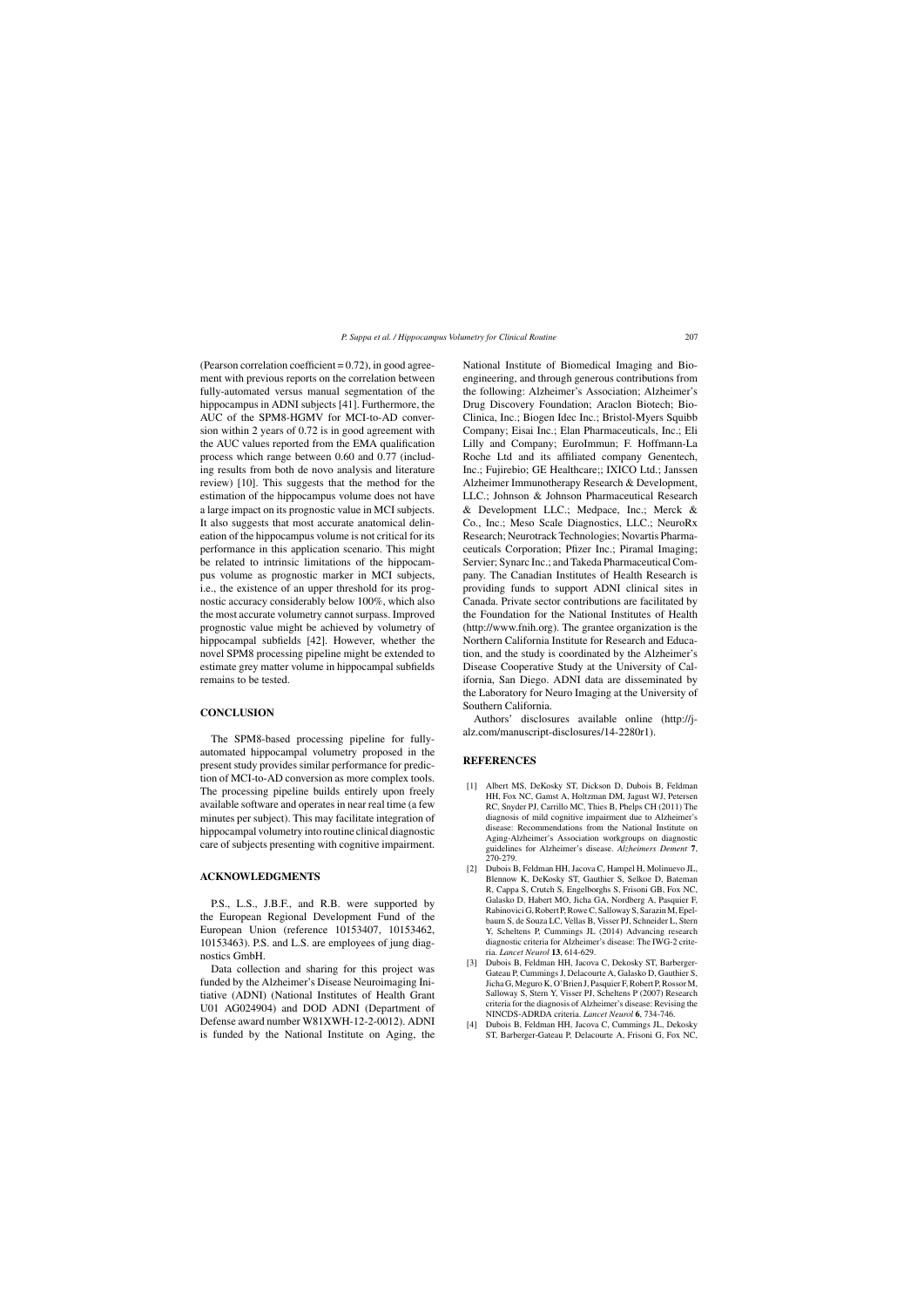Galasko D, Gauthier S, Hampel H, Jicha GA, Meguro K, O'Brien J, Pasquier F, Robert P, Rossor M, Salloway S, Sarazin M, de Souza LC, Stern Y, Visser PJ, Scheltens P (2010) Revising the definition of Alzheimer's disease: A new lexicon. *Lancet Neurol* **9**, 1118-1127.

- [5] Hort J, O'Brien JT, Gainotti G, Pirttila T, Popescu BO, Rektorova I, Sorbi S, Scheltens P (2010) EFNS guidelines for the diagnosis and management of Alzheimer's disease. *Eur J Neurol* **17**, 1236-1248.
- [6] Fischl B, Salat DH, Busa E, Albert M, Dieterich M, Haselgrove C, van der Kouwe A, Killiany R, Kennedy D, Klaveness S, Montillo A, Makris N, Rosen B, Dale AM (2002) Whole brain segmentation: Automated labeling of neuroanatomical structures in the human brain. *Neuron* **33**, 341-355.
- [7] Holland D, Brewer JB, Hagler DJ, Fennema-Notestine C, Dale AM (2009) Subregional neuroanatomical change as a biomarker for Alzheimer's disease. *Proc Natl Acad SciUSA* **106**, 20954-20959.
- [8] Leung KK, Barnes J, Ridgway GR, Bartlett JW, Clarkson MJ, Macdonald K, Schuff N, Fox NC, Ourselin S (2010) Automated cross-sectional and longitudinal hippocampal volume measurement in mild cognitive impairment and Alzheimer's disease. *Neuroimage* **51**, 1345-1359.
- [9] Wolz R, Aljabar P, Hajnal JV, Hammers A, Rueckert D (2010) LEAP: Learning embeddings for atlas propagation. *Neuroimage* **49**, 1316-1325.
- [10] Hill DL, Schwarz AJ, Isaac M, Pani L, Vamvakas S, Hemmings R, Carrillo MC, Yu P, Sun J, Beckett L, Boccardi M, Brewer J, Brumfield M, Cantillon M, Cole PE, Fox N, Frisoni GB, Jack C, Kelleher T, Luo F, Novak G, Maguire P, Meibach R, Patterson P, Bain L, Sampaio C, Raunig D, Soares H, Suhy J, Wang H, Wolz R, Stephenson D (2014) Coalition Against Major Diseases/European Medicines Agency biomarker qualification of hippocampal volume for enrichment of clinical trials in predementia stages of Alzheimer's disease. *Alzheimers Dement* **10**, 421-429 e423.
- [11] Ashburner J (2012) SPM: A history. *Neuroimage* **62**, 791-800.
- [12] Jack CR Jr, Barkhof F, Bernstein MA, Cantillon M, Cole PE, Decarli C, Dubois B, Duchesne S, Fox NC, Frisoni GB, Hampel H, Hill DL, Johnson K, Mangin JF, Scheltens P, Schwarz AJ, Sperling R, Suhy J, Thompson PM, Weiner M, Foster NL (2011) Steps to standardization and validation of hippocampal volumetry as a biomarker in clinical trials and diagnostic criterion for Alzheimer's disease. *Alzheimers Dement* **7**, 474-485 e474.
- [13] Carmichael OT, Aizenstein HA, Davis SW, Becker JT, Thompson PM, Meltzer CC, Liu Y (2005) Atlas-based hippocampus segmentation in Alzheimer's disease and mild cognitive impairment. *Neuroimage* **27**, 979-990.
- [14] Risacher SL, Saykin AJ, West JD, Shen L, Firpi HA, McDonald BC (2009) Baseline MRI predictors of conversion from MCI to probable AD in the ADNI cohort. *Curr Alzheimer Res* **6**, 347-361.
- [15] Jack CR Jr, Bernstein MA, Fox NC, Thompson P, Alexander G, Harvey D, Borowski B, Britson PJ, J, Ward LW, Dale C, Felmlee AM, Gunter JP, Hill JL, Killiany DL, Schuff R, Fox-Bosetti N, Lin S, Studholme C, DeCarli C, Krueger CS, Ward G, Metzger HA, Scott GJ, Mallozzi KT, Blezek R, Levy D, Debbins J, Fleisher JP, Albert AS, Green M, Bartzokis R, Glover G, Mugler G, Weiner J, MW (2008) The Alzheimer's Disease Neuroimaging Initiative (ADNI): MRI methods. *J Magn Reson Imaging* **27**, 685-691.
- [16] Ashburner J, Friston KJ (2005) Unified segmentation. *Neuroimage* **26**, 839-851.
- [17] Lemaitre H, Crivello F, Grassiot B, Alperovitch A, Tzourio C, Mazoyer B (2005) Age- and sex-related effects on the neuroanatomy of healthy elderly. *Neuroimage* **26**, 900-911.
- [18] Arlt S, Buchert R, Spies L, Eichenlaub M, Lehmbeck JT, Jahn H (2013) Association between fully automated MRI-based volumetry of different brain regions and neuropsychological test performance in patients with amnestic mild cognitive impairment and Alzheimer's disease. *Eur Arch Psychiatry Clin Neurosci* **263**, 335-344.
- [19] Eickhoff SB, Stephan KE, Mohlberg H, Grefkes C, Fink GR, Amunts K, Zilles K (2005) A new SPM toolbox for combining probabilistic cytoarchitectonic maps and functional imaging data. *Neuroimage* **25**, 1325-1335.
- [20] Amunts K, Kedo O, Kindler M, Pieperhoff P, Mohlberg H, Shah NJ, Habel U, Schneider F, Zilles K (2005) Cytoarchitectonic mapping of the human amygdala, hippocampal region and entorhinal cortex: Intersubject variability and probability maps. *Anat Embryol (Berl)* **210**, 343-352.
- [21] Geuze E, Vermetten E, Bremner JD (2005) MR-based *in vivo* hippocampal volumetrics: 1. Review of methodologies currently employed. *Mol Psychiatry* **10**, 147-159.
- [22] Hsu YY, Schuff N, Du AT, Mark K, Zhu X, Hardin D, Weiner MW (2002) Comparison of automated and manual MRI volumetry of hippocampus in normal aging and dementia. *J Magn Reson Imaging* **16**, 305-310.
- [23] Robin X, Turck N, Hainard A, Tiberti N, Lisacek F, Sanchez JC, Muller M (2011) pROC: An open-source package for R and S+to analyze and compare ROC curves. *BMC Bioinformatic* **12**, 77.
- [24] Youden WJ (1950) Index for rating diagnostic tests. *Cancer* **3**, 32-35.
- [25] Kohavi R. (1995) A study of cross-validation and bootstrap for accuracy estimation and model selection. *Proceedings of the 14th International Joint Conference on Artificial Intelligence (IJCAI)*, Montreal, Quebec, Canada, Vol. 2, pp. 1137-1143.
- [26] Hanley JA, McNeil BJ (1982) The meaning and use of the area under a receiver operating characteristic (ROC) curve. *Radiology* **143**, 29-36.
- [27] Dale AM, Fischl B, Sereno MI (1999) Cortical surface-based analysis. I. Segmentation and surface reconstruction. *Neuroimage* **9**, 179-194.
- [28] Brewer JB (2009) Fully-automated volumetric MRI with normative ranges: Translation to clinical practice. *Behav Neurol* **21**, 21-28.
- [29] Brewer JB, Magda S, Airriess C, Smith ME (2009) Fullyautomated quantification of regional brain volumes for improved detection of focal atrophy in Alzheimer disease. *AJNR Am J Neuroradiol* **30**, 578-580.
- [30] Barnes J, Foster J, Boyes RG, Pepple T, Moore EK, Schott JM, Frost C, Scahill RI, Fox NC (2008) A comparison of methods for the automated calculation of volumes and atrophy rates in the hippocampus. *Neuroimage* **40**, 1655-1671.
- [31] Rueckert D, Sonoda LI, Hayes C, Hill DL, Leach MO, Hawkes DJ (1999) Nonrigid registration using free-form deformations: Application to breast MR images. *IEEE Trans Med Imaging* **18**, 712-721.
- [32] Warfield SK, Zou KH, Wells WM (2004) Simultaneous truth and performance level estimation (STAPLE): An algorithm for the validation of image segmentation. *IEEE Trans Med Imaging* **23**, 903-921.
- [33] Clerx L, van Rossum IA, Burns L, Knol DL, Scheltens P, Verhey F, Aalten P, Lapuerta P, van de Pol L, van Schijndel R, de Jong R, Barkhof F, Wolz R, Rueckert D, Bocchetta M, Tsolaki M, Nobili F, Wahlund LO, Minthon L, Frolich L, Hampel H, Soininen H, Visser PJ (2013) Measurements of